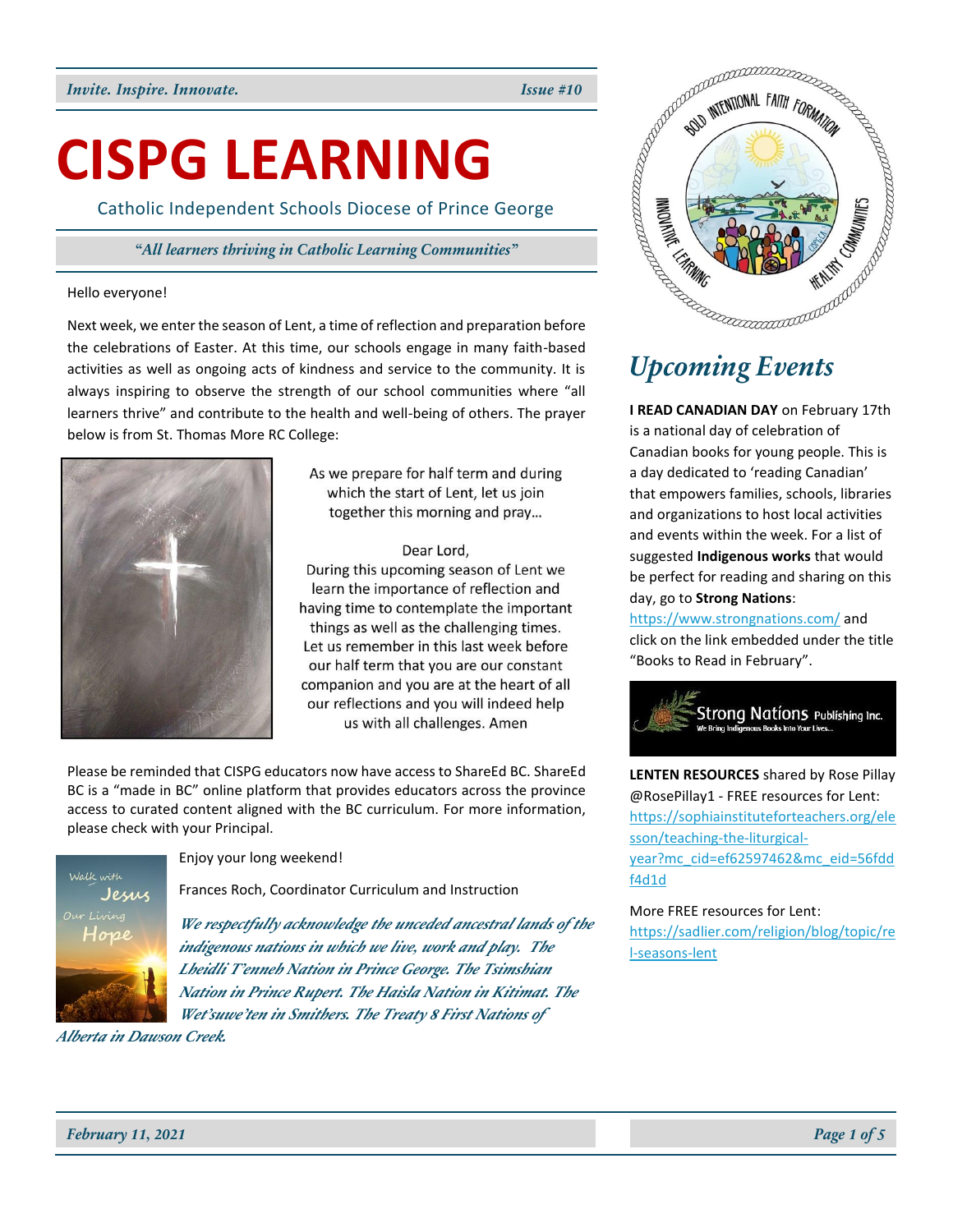# *New Resources*

All of the resources mentioned in this newsletter have been collected from school districts and educators across the province. Please be reminded that the links embedded within this document are meant to provide examples of "wise practice" across BC. They are not meant to overwhelm, but rather to support CISPG educators with a repository of rich resources. I am grateful to school districts and educators across BC who so generously share their learning with us.





- *Literacy* Shared by **Adrienne Gear @AdrienneGear – Adrienne's OLLI Learning Lesson # 16: Leaving Our Heartprints** [https://readingpowergear.wordpress.com/2021/02/03/adriennes-olli-online](https://readingpowergear.wordpress.com/2021/02/03/adriennes-olli-online-learning-lesson-idea-16-leaving-our-heartprints/)[learning-lesson-idea-16-leaving-our-heartprints/](https://readingpowergear.wordpress.com/2021/02/03/adriennes-olli-online-learning-lesson-idea-16-leaving-our-heartprints/)
	- Very helpful blog by Jennifer Gonzalez @cultofpedagogy: **The Big List of Classroom Discussion Strategies**[: https://www.cultofpedagogy.com/speaking-listening-techniques/](https://www.cultofpedagogy.com/speaking-listening-techniques/)
	- Shared by Edutopia **8 Quick Checks for Understanding by Jay McTighe**: https://www.edutopia.org/article/8-quick-checks-understanding
	- **Peer Feedback: the why and how** Shared by Jennifer Casa-Todd jcasatodd.com

 $\bullet$ 

# **CONSTRUCTIVE CRITICISM**

## What is awesome

-I really liked.. -One of the most powerful elements in my opinion.. -What this media piece does really well is...

## **Consider changing**

-One thing I think that might need to be modified is... because... -I'm not sure that \_\_\_\_\_ is the most effective choice. -I liked \_\_\_\_\_ and I think that also...

# Things to Think About

-Have you thought about...? When you said \_\_\_\_\_\_, I was wondering if....

• Shared by **Strong Nations @strong\_nations** in celebration of Louis Riel Day in February: This beautifully illustrated picture book tells the

story of a young boy who, through a class

assignment, learns about the history of the fur trade, the Métis people and Louis Riel with the help of his grandfather. Find it here: https://www.strongnations.com/store/item\_display.php?i=8971&f



# -When you said \_\_\_\_, it made me think about...

**Respectfully Disagree** 

- -I can see why you would say...but have you thought about..
- -I respectfully disagree with the point\_\_\_ because..

-I agree with when you said...but I don't agree with... @)CasaTodd





- **Numeracy** Check out the newest @**ONeducation** math resources here: https://www.dcp.edu.gov.on.ca/en/learning/high-impact-instructional-practices-inmathematics-resource-and-supports. Of special interest are the **videos on Thinking Classrooms**.
	- Shared on Twitter by Nicole Lee @handy hayes, Curriculum Math Support teacher in Chilliwack SD #33 - Check out our **New Numeracy Webpage**! It directs you to Must Have and

*February 11, 2021 Page 2 of 5*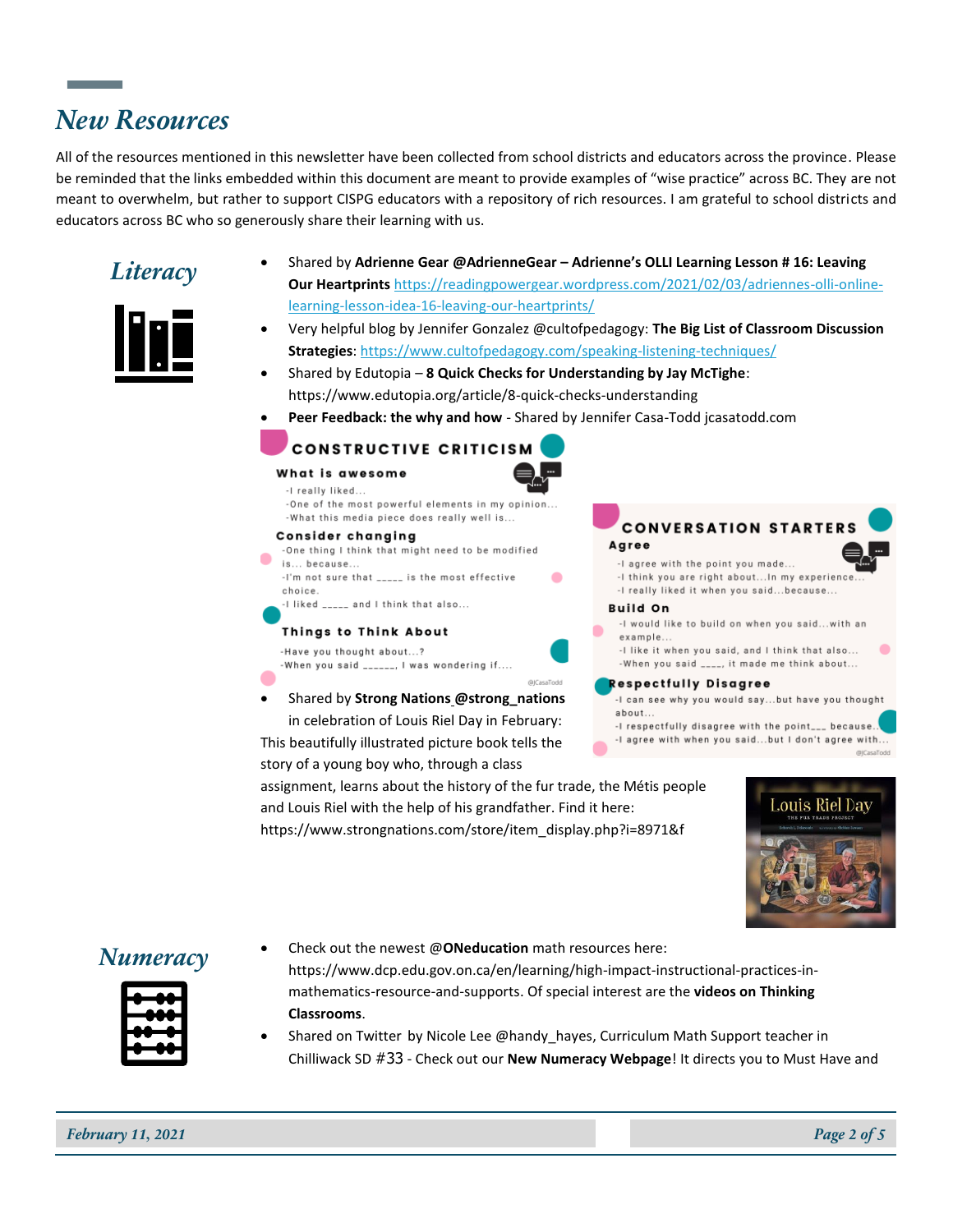Recommended Reads, Numeracy Sites, and High Yield Routines, all with just a click of your finger: [https://learningservices.sd33.bc.ca/numeracy](https://t.co/MIZthGiRp4?amp=1)

• Check out **Carole Fullerton's** very fine numeracy blog and resources (many of these are **FREE**):<http://mindfull.wordpress.com/>





- *Explorations* Shared by Rose Pillay @Rose Pillay1 from @**HistoricaCanada: Black History** in Canada: [https://thecanadianencyclopedia.ca/en/collection/black-history-in-canada](https://t.co/aMcBzgDVQB?amp=1)
	- Shared by **Canadian Geographic Education -** What impact does climate change have on our biodiversity? Check out our infographics to find out! Go to:

http://www.cangeoeducation.ca/ and check

resources/Lesson Plans/Infographics



• Shared by **Science World**:

Valentine's Day is next week, and we

have some ideas that might make your heart rate rise:

Explore **paper circuits** and make a light-up valentine:

https://www.scienceworld.ca/resource/paper-

circuits/?utm\_source=wordfly&utm\_medium=email&utm\_campaign=%5BEDU%5DFeb20 21&utm\_content=version\_A

- o Write a song for your beloved and play it using **recycled instruments**: https://www.scienceworld.ca/resource/musicalbottles/?utm\_source=wordfly&utm\_medium=email&utm\_campaign=%5BEDU%5DFeb20 21&utm\_content=version\_A
- o There is still availability for Tech-up online coding workshops for students **(FREE until March 31!)** Check them out here: https://www.scienceworld.ca/fieldtripsearch/
	- Gr 2–4: **Bee Bot Bop**
	- Gr 4–7: **Discover Ozobots**
	- Gr 4–7: **Say It With Scratch**
	- Gr 7–9: **Marvellous Micro:bits**
- o And more free coding workshops for teachers: These 1-hour Code-Along sessions focus on helping educators to develop confidence using a particular coding platform. We guide you through a step-by-step grade-appropriate activity (as if you were the student) to showcase a fun way to use the platform with students. Check here: **https://www.scienceworld.ca/today/events/** Feb 18 3:45 pm PST **Code Along: Micro:bit Random Generator** (6-9) Mar 4, [3:45pm](https://e.wordfly.com/click?sid=ODI0XzM5MTdfODM4NDNfNzEyOQ&l=00b2bacf-8066-eb11-a82b-0050569dd3d9&utm_source=wordfly&utm_medium=email&utm_campaign=%5BEDU%5DFeb2021&utm_content=version_A) [PST](https://e.wordfly.com/click?sid=ODI0XzM5MTdfODM4NDNfNzEyOQ&l=ffb1bacf-8066-eb11-a82b-0050569dd3d9&utm_source=wordfly&utm_medium=email&utm_campaign=%5BEDU%5DFeb2021&utm_content=version_A) **Code Along: Bee Bot** (K-3) [Mar 11, 3:45pm](https://e.wordfly.com/click?sid=ODI0XzM5MTdfODM4NDNfNzEyOQ&l=01b2bacf-8066-eb11-a82b-0050569dd3d9&utm_source=wordfly&utm_medium=email&utm_campaign=%5BEDU%5DFeb2021&utm_content=version_A) [PST](https://e.wordfly.com/click?sid=ODI0XzM5MTdfODM4NDNfNzEyOQ&l=ffb1bacf-8066-eb11-a82b-0050569dd3d9&utm_source=wordfly&utm_medium=email&utm_campaign=%5BEDU%5DFeb2021&utm_content=version_A) **Code Along: Scratch Chase Game** (4-6)
- o For current information from their monthly newsletter, go to **https://www.scienceworld.ca/**



**PHE/SEL** • From Megan Zeni @Roomtoplay - Anyone curious to learn more about teaching elementary school prep entirely outdoors is welcome to join us on **February 25th**. We'll be sharing two different models for successfully getting more kids outdoors,

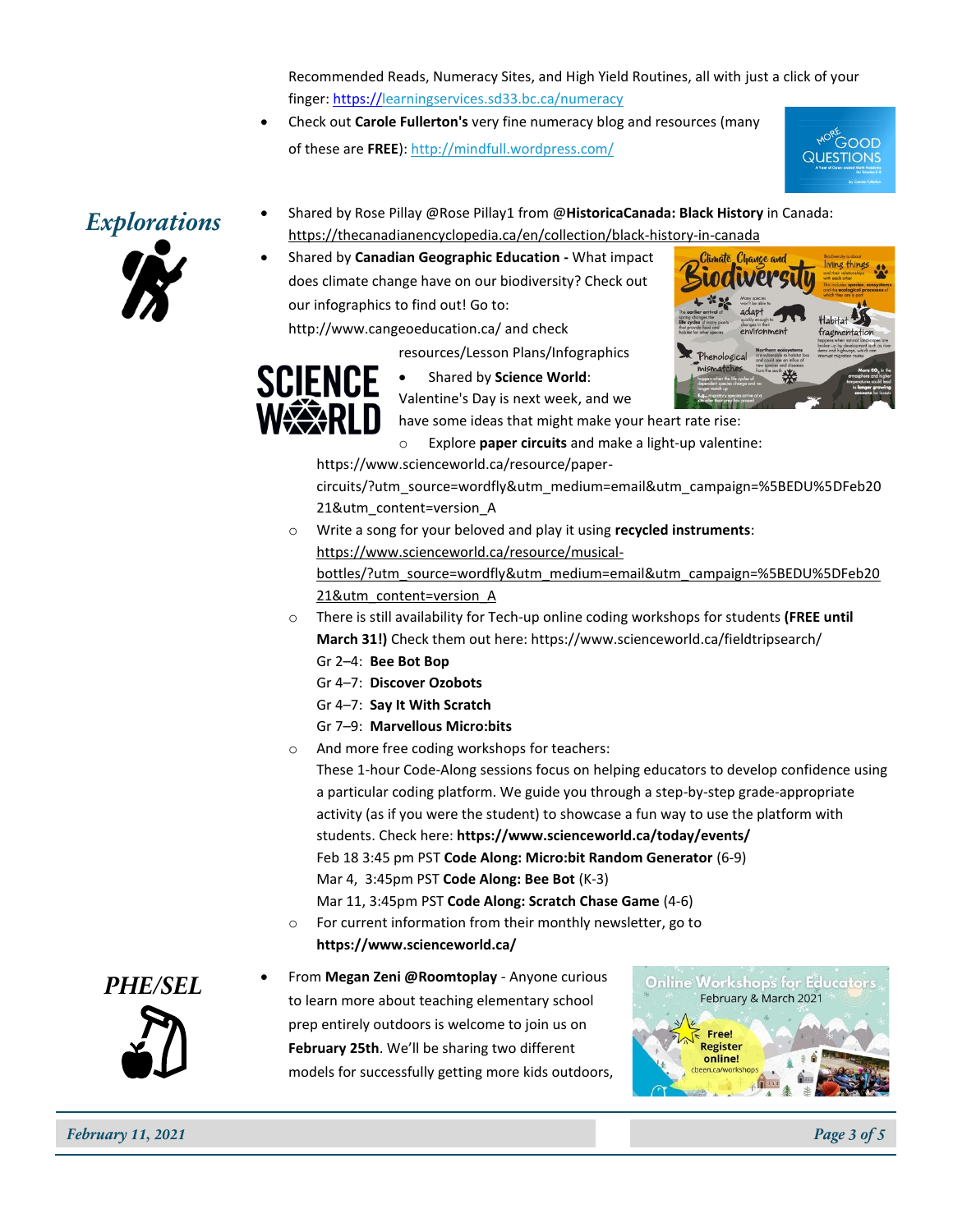more often! Thanks to @CBEENetwork for offering this free workshop!

• From **DASH @DASHBC -** With Spring (hopefully) around the corner, @DASHBC and @Roomto play have developed some resources for teaching outdoors: <https://dashbc.ca/resources/outdoor-classroom/>



- **Inclusive Ed** Season 3!!!! Here is your ALL NEW 5MM video! The Importance of Presuming Competenc[e https://youtu.be/6Mq8sQTEhG8](https://t.co/2rYzsf1EUX?amp=1)
	- Shared by **DASH @DASHBC DASH** We are excited to see the launch of th[e #EverybodyMoves](https://twitter.com/hashtag/EverybodyMoves?src=hashtag_click) Resource Hub, a free online tool for [#PhysicalActivity](https://twitter.com/hashtag/PhysicalActivity?src=hashtag_click) leaders to make their space more accessible & inclusive. Now let's get MOVING! [http://everybodymoveshub.ca](https://t.co/v4nvDNL74V?amp=1)



**ProD** • **POPEY** is sharing some exciting info from SFU about their upcoming online **Graduate Diploma** 

**in Education** programming. Due to SFU's shift to online program offerings, this is the first time their Early Learning program is available to educators who are located outside the Lower Mainland. They have a series of **upcoming information sessions** that people can register for, if they are interested in finding out more about this program. The links and info are here:



- o <https://www.sfu.ca/education/gs/degreediploma/graddiplomafp.html>
- o [https://www.sfu.ca/education/gs/degreediploma/graddiplomafp/program](https://www.sfu.ca/education/gs/degreediploma/graddiplomafp/program-offerings.html)[offerings.html](https://www.sfu.ca/education/gs/degreediploma/graddiplomafp/program-offerings.html)
- o <https://www.sfu.ca/education/gs/futurestudents/information-sessions/gde.html>
- o <https://www.sfu.ca/education/gs/events/GDE-sampler-series.html>
- **FISA** is excited to announce a special virtual tour for schools across the province to increase their capacity to provide enhanced mental health learning and supports for their



communities. Participants in this workshop will dive into exploring the **wellbeingbc.ca** website and will also learn how the **MDI** survey and data results can benefit their school. Session for northern educators takes place on **Tuesday, March 2, 2021 from 10:00 am to 12:00 pm**. This session is intended for School Administrators, Department Heads/Lead Teachers, Counsellors, Learning Resource Teachers. Participants from Northern Schools can register here: https://www.eventbrite.ca/e/supporting-mental-health-educationin-schools-2020-2021-northern-schools-tickets-138347837105 • **POPEY** has also announced that registration is

now **open** for **POPEY's 2021 Virtual Conference** on **Friday, March** 

**5th**, with Keynote Speaker **Jennifer Serravallo**. Jennifer will be presenting on "Bringing Strategies to Life: Conferring and Small Group Instruction in Reading & Writing". For more information, go to the POPEY Website:

<https://popey.ca/news/2021/01/popey-conference-jennifer-serravallo>

• **Engaging All Learners in The Middle Years**

This series is receiving rave reviews! You can still register for Webinars #3 and 4: **Webinar #3 – Wednesday, Feb 17th –** Place Conscious Learning with Leyton Schnellert and John Harris